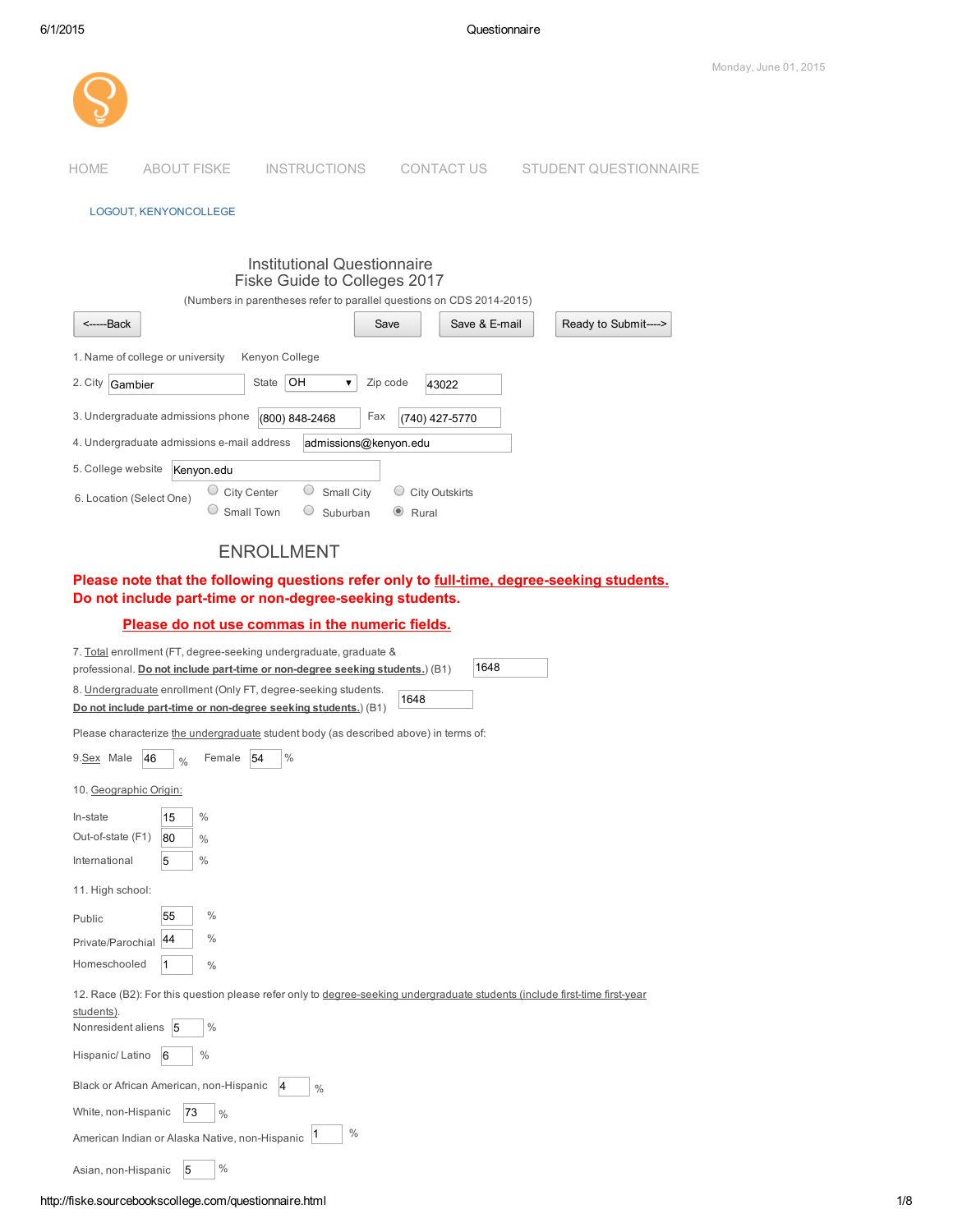| 6/1/2015                                                                                      |                                               |                                                                                                                                                    | Questionnaire       |
|-----------------------------------------------------------------------------------------------|-----------------------------------------------|----------------------------------------------------------------------------------------------------------------------------------------------------|---------------------|
| Native Hawaiian or other Pacific Islander, non-Hispanic                                       |                                               | 0<br>$\%$                                                                                                                                          |                     |
| Two or more races, non-Hispanic                                                               | 4<br>$\%$                                     |                                                                                                                                                    |                     |
| Race and/or ethnicity unknown 3                                                               | $\%$                                          |                                                                                                                                                    |                     |
| 13. Percentage of entering freshmen who return for their sophomore year (B22)                 |                                               |                                                                                                                                                    | $\frac{0}{0}$<br>98 |
| 14. Percentage of entering freshmen who graduate within six years (B11)                       |                                               | 89                                                                                                                                                 | $\%$                |
|                                                                                               | <b>STANDARDIZED TESTS</b>                     |                                                                                                                                                    |                     |
| 15. Please indicate your policies regarding standardized tests (C8-A)                         |                                               |                                                                                                                                                    |                     |
| SAT I or ACT:                                                                                 |                                               |                                                                                                                                                    |                     |
| $\bullet$ Required                                                                            | Required for Some                             | Not used                                                                                                                                           |                     |
| $\circlearrowright$ Recommended                                                               | Consider if submitted                         |                                                                                                                                                    |                     |
| <b>SAT Subject Tests:</b>                                                                     |                                               |                                                                                                                                                    |                     |
| $\bigcirc$ Required                                                                           | Required for Some O<br>$\bigcirc$             | Not used                                                                                                                                           |                     |
| $\bigcirc$ Recommended                                                                        | Consider if submitted                         |                                                                                                                                                    |                     |
| If SAT Subject Tests are required, which ones?                                                |                                               |                                                                                                                                                    |                     |
|                                                                                               |                                               | 16. Do you require students taking the ACT to take the optional Writing component? (C8-B) $\bigcirc$ Yes                                           | <b>No</b>           |
|                                                                                               |                                               | 17. Test score ranges of the middle 50 percent of all enrolled first-time freshmen (C9)                                                            |                     |
|                                                                                               | 25th percentile                               | 75th percentile                                                                                                                                    |                     |
| SAT critical reading                                                                          | 620                                           | 730                                                                                                                                                |                     |
| SAT math                                                                                      | 610                                           | 690                                                                                                                                                |                     |
|                                                                                               |                                               |                                                                                                                                                    |                     |
| <b>SAT writing</b>                                                                            | 620<br>28                                     | 720<br>32                                                                                                                                          |                     |
| ACT composite                                                                                 |                                               |                                                                                                                                                    |                     |
|                                                                                               |                                               | STATISTICS ON CURRENT FRESHMAN CLASS                                                                                                               |                     |
|                                                                                               |                                               | Please do not use commas in the numeric fields.                                                                                                    |                     |
| 18. Number of first-time, first-year, degree-seeking applicants (C1)                          |                                               | 6635                                                                                                                                               |                     |
| 19. Percentage admitted (C1) 25                                                               | $\frac{0}{0}$                                 |                                                                                                                                                    |                     |
| 20. Percentage of admitted applicants who enrolled (Yield) (C1) 27                            |                                               | %                                                                                                                                                  |                     |
| 21. High school class rank (C10): Percentage in:                                              |                                               |                                                                                                                                                    |                     |
| 65<br><b>Top Tenth</b>                                                                        | $\%$                                          |                                                                                                                                                    |                     |
| 86<br>Top Quarter                                                                             | $\frac{0}{0}$                                 |                                                                                                                                                    |                     |
|                                                                                               | <b>ADMISSIONS POLICIES</b>                    | Save                                                                                                                                               |                     |
|                                                                                               |                                               |                                                                                                                                                    |                     |
|                                                                                               |                                               | Please note that the following questions refer to admissions policies for<br>students applying as first-time, first-year (freshmen) for Fall 2016. |                     |
|                                                                                               |                                               |                                                                                                                                                    |                     |
|                                                                                               |                                               | Please do not use commas in the numeric fields.                                                                                                    |                     |
| 22. Policy toward the Common Application:                                                     |                                               |                                                                                                                                                    |                     |
| $\bigcirc$ Do not accept                                                                      |                                               |                                                                                                                                                    |                     |
| Use exclusively                                                                               |                                               |                                                                                                                                                    |                     |
|                                                                                               | $\bigcirc$ Use with own supplement            |                                                                                                                                                    |                     |
| 23. Does your institution have an application fee? (C13) $\circledcirc$ Yes $\circledcirc$ No |                                               |                                                                                                                                                    |                     |
|                                                                                               | What is the amount of the application fee? \$ |                                                                                                                                                    |                     |
| What is the application fee policy for students who apply online?                             |                                               |                                                                                                                                                    |                     |
|                                                                                               | ⋒                                             |                                                                                                                                                    |                     |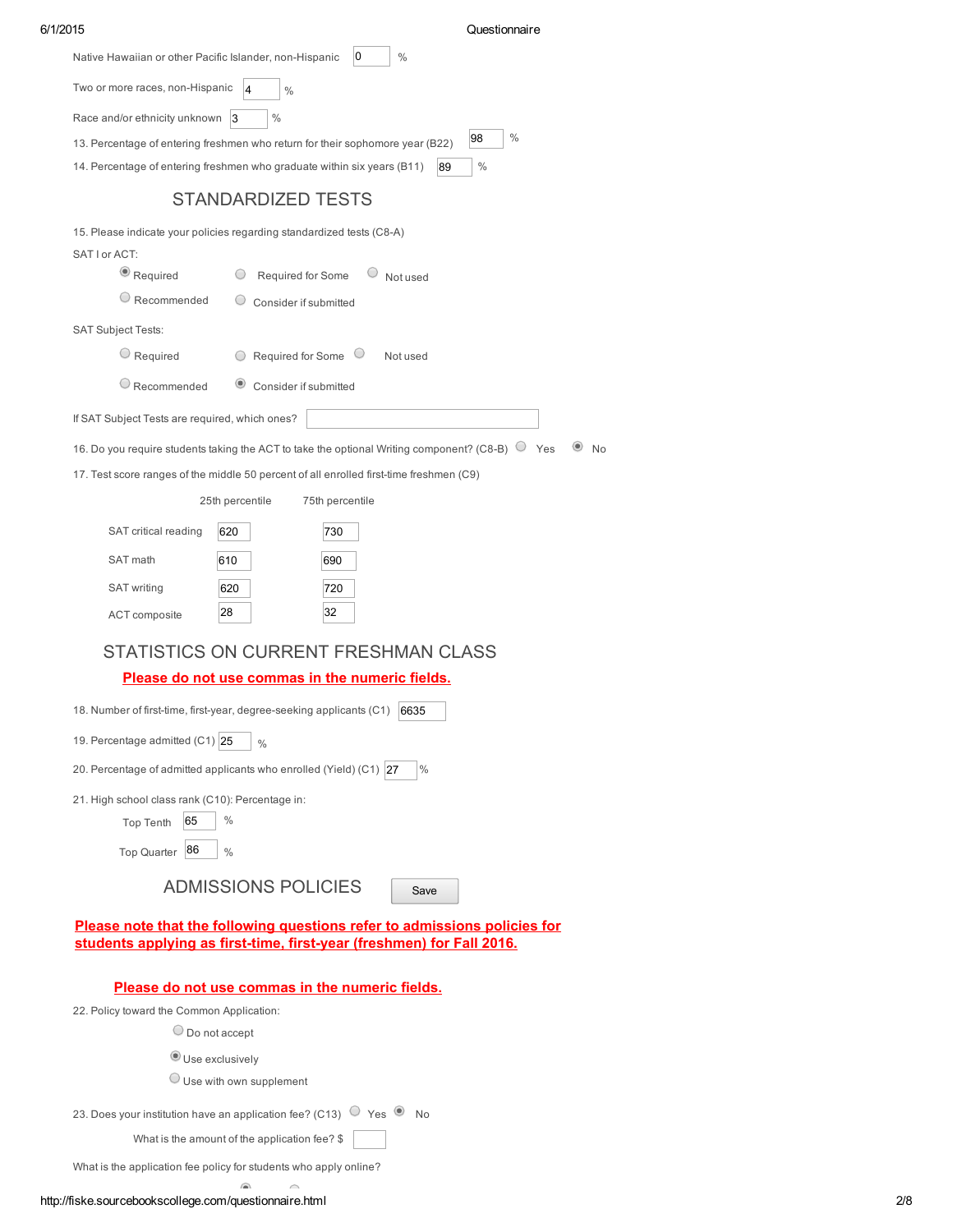#### 6/1/2015 Questionnaire

| Free:                            | $\cup$ Yes $\cup$ | No. |
|----------------------------------|-------------------|-----|
| Reduced fee (provide amount): \$ |                   |     |

24. Does your institution primarily admit students on a rolling basis or via a regular admissions plan?

Yes Mo

 $\bigcirc$  $\begin{array}{c} \bullet \\ \bullet \end{array}$ 

| Rolling            |  |
|--------------------|--|
| Regular admissions |  |

Same fee:

## 25. Does your institution have an application closing date? (C14)  $\circledcirc$  Yes  $\circledcirc$  No

Please indicate application deadlines, as applicable, for:

| Early Decision I (C21)           | 11/15/14 | 육              | <b>Reset Date</b> |
|----------------------------------|----------|----------------|-------------------|
| Early Decision II (C21)          | 01/15/15 | $\frac{1}{12}$ | <b>Reset Date</b> |
| Early Action I (C22)             |          | $\frac{1}{12}$ | Reset Date        |
| Early Action II (C22)            |          | $\frac{1}{12}$ | <b>Reset Date</b> |
| Regular Decision (C14)           | 01/15/15 | ÷.             | <b>Reset Date</b> |
| Rolling Admissions (C14)         |          | $\frac{1}{17}$ | <b>Reset Date</b> |
| Priority Admissions Date (C14)   |          | $\frac{1}{17}$ | <b>Reset Date</b> |
| Financial Aid (H9)               | 02/09/15 | $17\%$         | <b>Reset Date</b> |
| Priority Financial Aid Date (H9) | 02/09/15 | $\frac{1}{12}$ | <b>Reset Date</b> |
| Housing (C17)                    | 01/15/15 | $17\%$         | <b>Reset Date</b> |

26. Please indicate whether the following components are included in your institution's application:

| Evaluative campus interviews:                               | $\circ$ Required   | $\cup$ Recommended     | © Optional         | Not considered           |
|-------------------------------------------------------------|--------------------|------------------------|--------------------|--------------------------|
| Informational campus interviews:                            | Required           | $\circ$ Recommended    | $\circ$ Optional   | Not considered           |
| Evaluative alumni interviews:                               | $\cup$ Required    | $\bigcirc$ Recommended | © Optional         | Not considered<br>$\cup$ |
| Informational alumni interviews:                            | $\cup$ Required    | $\bigcirc$ Recommended | Optional<br>$\cup$ | ● Not considered         |
| Letter(s) of recommendation:                                | $\bullet$ Required | $\bigcirc$ Recommended | $\circ$ Optional   | Not considered<br>$\cup$ |
| Essay question(s) or personal statement: $\bullet$ Required |                    | $\cup$ Recommended     | $\cup$<br>Optional | Not considered           |

27. Please indicate any unique components of your application or admissions process (such as accepting portfolios in lieu of test scores, application questions about gender or sexual identity, etc.) that prospective students should know about.

28. Shared Prospective Applicants: Please list in descending order the eight colleges or universities with which you have the most applicant overlaps (competing applications from first-time, first-year applicants).

|   | Oberlin College            |
|---|----------------------------|
|   | 2 Brown University         |
| 3 | Carleton College           |
| 4 | <b>Wesleyan University</b> |
| 5 | Middlebury College         |
| 6 | Hamilton College           |
| 7 | Bowdoin College            |
| R | Vassar College             |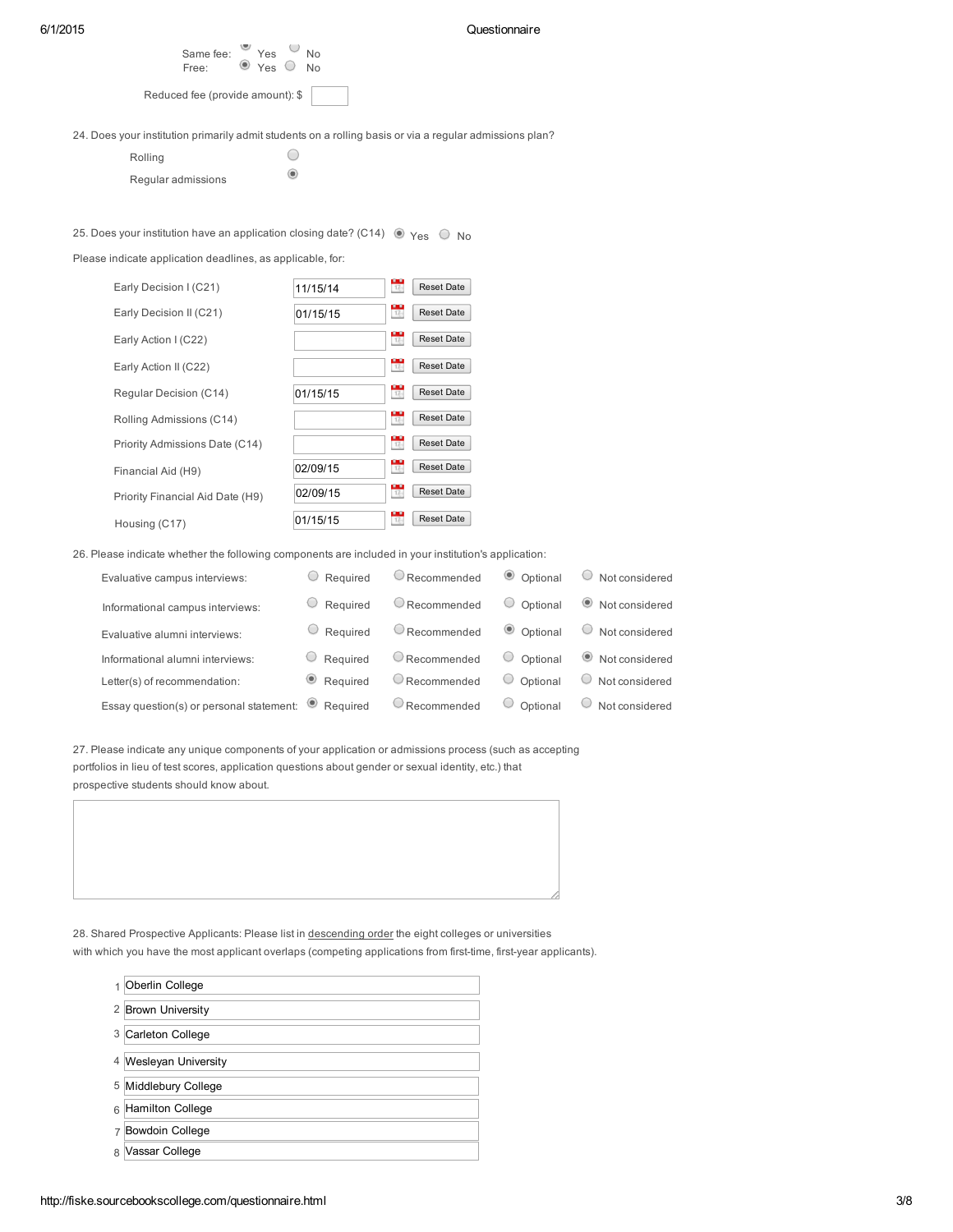#### 6/1/2015 Questionnaire

| <b>STUDENT LIFE</b>                                                                                                                                                                                     |                     |
|---------------------------------------------------------------------------------------------------------------------------------------------------------------------------------------------------------|---------------------|
| 29. What percentage of students reside in college-owned housing, on or off campus? (F1)                                                                                                                 | 100<br>$\%$         |
| 30. What percentage of students live off campus or commute? (F1)<br>0<br>$\%$                                                                                                                           |                     |
| % Women to sororities? (F1)<br>31. What percentage of men belong to fraternities? (F1) 22                                                                                                               | 13<br>$\frac{0}{0}$ |
| 32. In what NCAA division do you compete in athletics?                                                                                                                                                  |                     |
| $\circ$ $\circ$ $\circ$ $\circ$ $\circ$ $\circ$ $\circ$<br>$\bigcirc$ None                                                                                                                              |                     |
| 33. Which intercollegiate teams (men's and women's) are most competitive?<br>Please list any athletic championships in the last two years.                                                              |                     |
| Women's and men's swimming and diving, men's and women's tennis, men's and<br>women's soccer.                                                                                                           |                     |
| 2014,2015 NCAA Division III Team champions for Men's Swimming and Diving.<br>2014 NCAC Champions: Field Hockey, Women's Soccer, Men's Tennis                                                            |                     |
| ?4. Are there any other areas, such as debate or chess, where students at your school are competitive                                                                                                   |                     |
| 35. Please describe the recreational and intramural sports programs. Which are the most popular activities?<br>What proportion of undergraduates participate?                                           |                     |
| Ultimate frisbee, basketball, and volleyball. Roughly 1/3 of students<br>participate.                                                                                                                   |                     |
|                                                                                                                                                                                                         |                     |
| <b>FINANCIAL AID POLICIES</b>                                                                                                                                                                           | Save                |
| Please do not use commas in the numeric fields.                                                                                                                                                         |                     |
| 36. What number of degree-seeking undergraduates (including freshmen), as defined in CDS H2-a,<br>applied for need-based financial aid? (H2-b)                                                          | 853                 |
| Of these, indicate the number of students who were determined to have financial need. (H2-c)                                                                                                            | 729                 |
| Of these, indicate the number of students who were awarded any financial aid. (H2-d)                                                                                                                    | 726                 |
| Of these, indicate the average percentage of need that was met (excluding any aid that was                                                                                                              |                     |
| awarded in excess of need, PLUS loans, unsubsidized loans, and private alternative loans). (H2-i)                                                                                                       | 95<br>$\frac{0}{0}$ |
| Indicate the <i>average financial aid package awarded</i> to these students (excluding PLUS loans,                                                                                                      |                     |
| unsubsidized loans, and private alternative loans). (H2-j)                                                                                                                                              | \$<br>40946         |
| 37. What number of degree-seeking undergraduates (including freshmen), as defined in CDS H2-a, had<br>no financial need and were awarded merit-based institutional scholarships or grant aid (excluding |                     |
| athletic awards)? (H2-A-n)?                                                                                                                                                                             | 205                 |
| What was the average dollar amount of non-need-based merit scholarships and grants awarded<br>to these students? (H2-A-o)<br>\$                                                                         | 13311               |
| 0<br>How many athletic scholarships do you offer?<br>In how many sports?                                                                                                                                | n/a                 |

What was the average dollar amount of institutional non-need-based athletic scholarships

 $\overline{\Gamma}$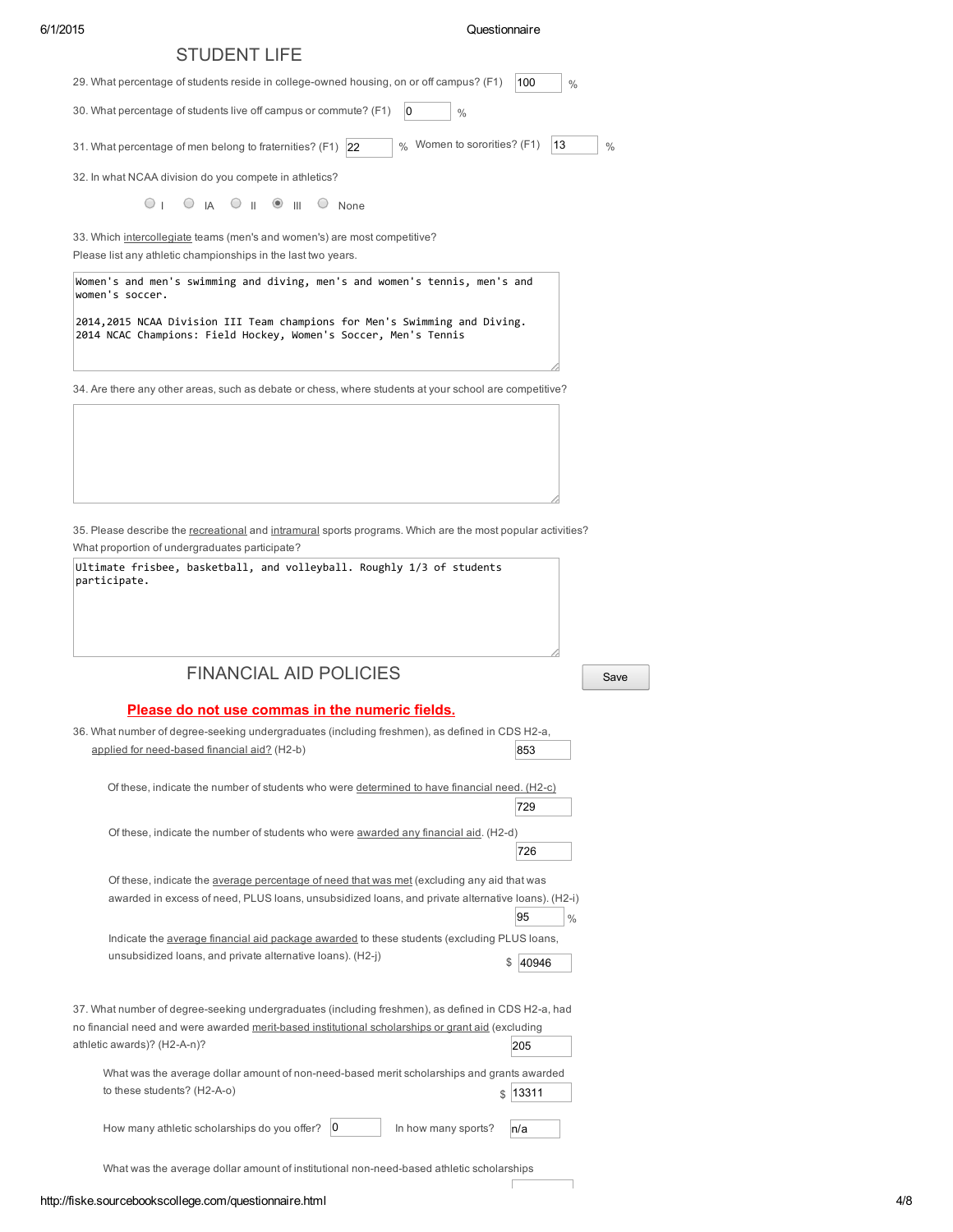|                               |                                                                                                                                                                                                                                                    |               | Questionnaire       |           |
|-------------------------------|----------------------------------------------------------------------------------------------------------------------------------------------------------------------------------------------------------------------------------------------------|---------------|---------------------|-----------|
|                               | and grants awarded to these students? (H2-A-q)                                                                                                                                                                                                     |               | $\frac{1}{2}$       |           |
|                               | 38. All told, what percentage of your full-time degree-seeking undergraduate<br>students receive financial aid from ANY source and thus do not pay the full<br>sticker price for tuition, fees, and room and board?                                |               | 57<br>$\%$          |           |
|                               | 39. Percentage of this year's freshmen eligible for <b>Pell Grants</b>                                                                                                                                                                             | 10<br>$\%$    |                     |           |
|                               | 40. What percentage of your last graduating class borrowed at any time<br>through any loan programs (federal, state, institutional, private)? (H4; please<br>provide data from CDS field H4 only, do not include information from field H4a.)      |               | 46<br>$\frac{0}{0}$ |           |
|                               | 41. Among those who borrowed, what was the average cumulative principal borrowed?<br>(H5; please provide data from CDS field H5 only, do not include information from field H5a.)                                                                  |               |                     | $$$ 20323 |
| please provide details. (H15) | 42. Do you have any special financial aid programs aimed at making your institution more affordable and accessible to<br>incoming students, such as replacing loans with grants or waiving costs for families below a certain income level? If so, |               |                     |           |
| leadership to campus.         | Newman's Own Foundation Scholarships. These scholarships provide a loan-free education for 25<br>incoming students with the greatest need that bring creativity, community service, and                                                            |               |                     |           |
|                               | <b>ACADEMIC PROGRAMS</b>                                                                                                                                                                                                                           |               |                     | Save      |
|                               | Please do not use commas in the numeric fields.                                                                                                                                                                                                    |               |                     |           |
|                               | 43. What percentage of undergraduate class sections (not courses) have (I3):                                                                                                                                                                       |               |                     |           |
|                               | $\%$<br>70<br>2-19 students                                                                                                                                                                                                                        |               |                     |           |
|                               |                                                                                                                                                                                                                                                    |               |                     |           |
|                               |                                                                                                                                                                                                                                                    |               |                     |           |
|                               | $\%$<br>30<br>20-49 students                                                                                                                                                                                                                       |               |                     |           |
|                               | 44. What percentage of class sections (not courses) taken by freshmen are taught by:                                                                                                                                                               |               |                     |           |
|                               | Senior faculty (full and associate professors, including visiting)                                                                                                                                                                                 |               | $\%$                |           |
|                               | Junior faculty (assistant professors)                                                                                                                                                                                                              | $\frac{0}{0}$ |                     |           |
|                               | Graduate students, adjunct, or part-time faculty                                                                                                                                                                                                   | $\%$          |                     |           |
|                               | 45. For the most recent graduating class, what were the five most popular majors (in descending order)?                                                                                                                                            |               |                     |           |
| 1                             | Economics                                                                                                                                                                                                                                          |               |                     |           |
| 2                             | English                                                                                                                                                                                                                                            |               |                     |           |
|                               | 3 Political Science                                                                                                                                                                                                                                |               |                     |           |
|                               | 4 Psychology                                                                                                                                                                                                                                       |               |                     |           |
|                               | 5 International Studies                                                                                                                                                                                                                            |               |                     |           |
|                               |                                                                                                                                                                                                                                                    |               |                     |           |
|                               | 46. What are some strong programs that may not attract large numbers of students?                                                                                                                                                                  |               |                     |           |
| 1                             | Chemistry                                                                                                                                                                                                                                          |               |                     |           |
|                               | 2 Math and Statistics                                                                                                                                                                                                                              |               |                     |           |
|                               | 3 Physics                                                                                                                                                                                                                                          |               |                     |           |
|                               | 4 Chemistry<br>5 Neuroscience                                                                                                                                                                                                                      |               |                     |           |

skills across the curriculum. Students in the natural sciences benefit from especially close collaborations with faculty members, both during the academic year and in the competitive Summer Science Scholar Program, in which they conduct research on a project of their own devising with a faculty mentor. Social science, socio‐legal, and humanities positions are also available for summer research collaboration with faculty.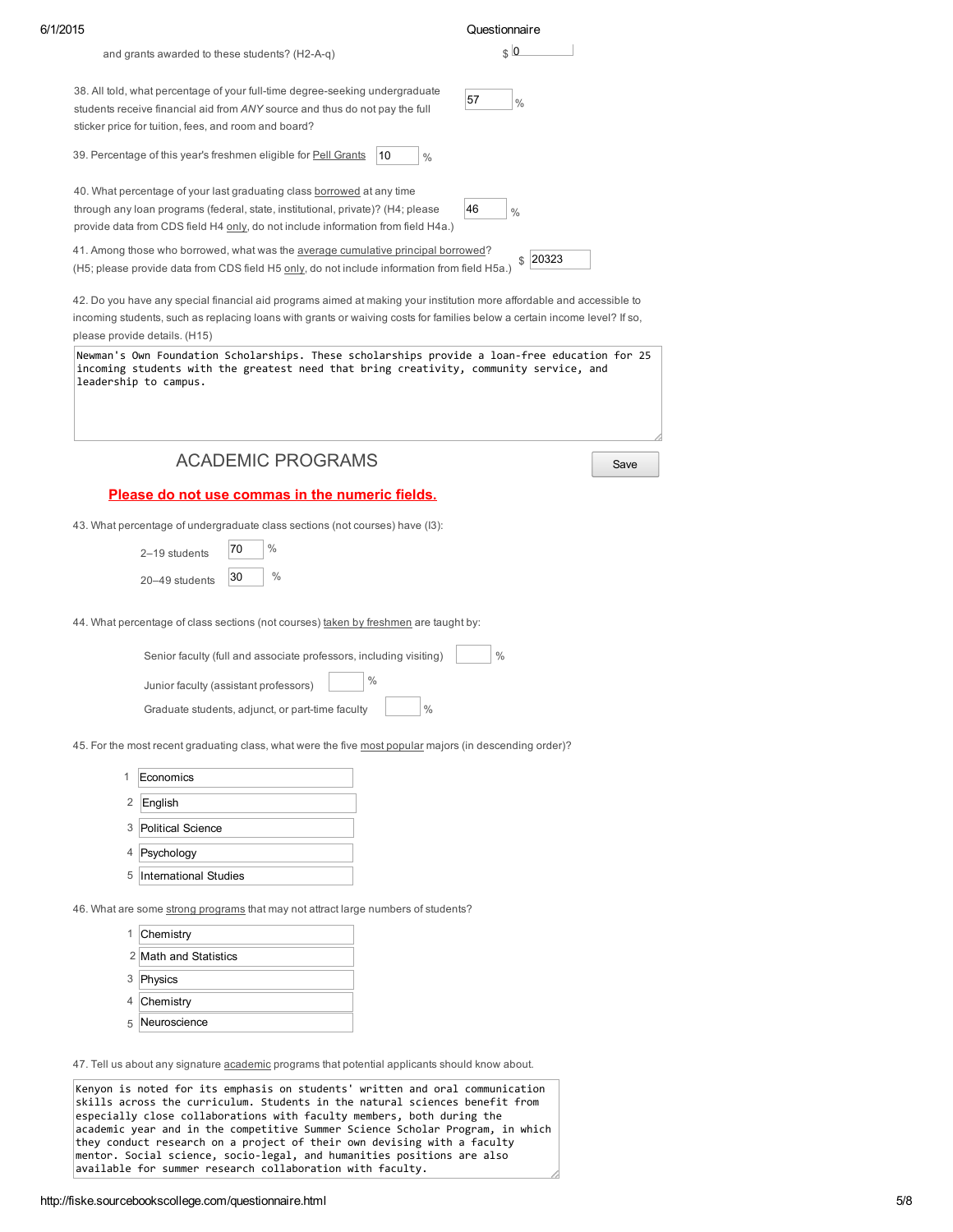48. Study abroad: What percentage of undergraduates receive academic credit for study abroad during their four years? 49 %

Please tell us about the extent and nature of your study abroad programs.

Roughly half of the junior class studies off campus each academic year, spending either a semester or a full year away. There are more than 150 programs in over 50 countries. Kenyon sponsors its own programs in England and Italy. There are also a number of opportunities for domestic exchange, with U.S. universities.

Each of the following questions will be relevant to some but not all colleges and universities.

Please feel free to answer only those questions that describe particularly important aspects of your institution.

49. Please describe recent changes, if any, in the general education requirements that all undergraduates must complete.

50. Have you made any other curriculum changes in the last two years; such as adding or dropping any programs? If so, please describe.

|                    | Newly developed Comparative World Literature program, growing Scientific |  |  |  |
|--------------------|--------------------------------------------------------------------------|--|--|--|
| Computing program. |                                                                          |  |  |  |

51. Following is a list of programs that some schools have started as ways to enhance the academic and

overall quality of the undergraduate experience. If you have any of these programs please tell us about them:

"First year" programs for freshmen, such as freshmen seminars

|                                                              | What percentage of freshmen participate?<br>"Capstone" programs in which seniors draw together what they have learned during the previous four years                                                                                                                                                                   |     | $\frac{0}{0}$ |  |
|--------------------------------------------------------------|------------------------------------------------------------------------------------------------------------------------------------------------------------------------------------------------------------------------------------------------------------------------------------------------------------------------|-----|---------------|--|
|                                                              | In order to graduate from Kenyon, each senior must complete a senior exercise<br>in their major discipline(s), the specific requirements of which vary by<br>discipline. Senior exercises may be independent research projects, research<br>presentations, performances, and written or oral exams.                    |     |               |  |
|                                                              | What percentage of seniors participate?                                                                                                                                                                                                                                                                                | 100 | $\frac{0}{0}$ |  |
| Undergraduate research                                       |                                                                                                                                                                                                                                                                                                                        |     |               |  |
| campus participating in<br>National Science Foundation REUs. | In addition to undergraduate research collaborations with faculty during the<br>school year, Kenyon students also collaborate with faculty during the summer<br>through participation in the Summer Science, John W. Adams Summer Legal<br>Studies, and Summer Scholar programs. Students frequently spend summers off |     |               |  |
|                                                              | What percentage of undergraduates participate?                                                                                                                                                                                                                                                                         | 15  | $\frac{0}{0}$ |  |
| Community service                                            |                                                                                                                                                                                                                                                                                                                        |     |               |  |

There are a number of community service opportunities, including Service Saturdays sponsored by Student Affairs as well as opportunities to get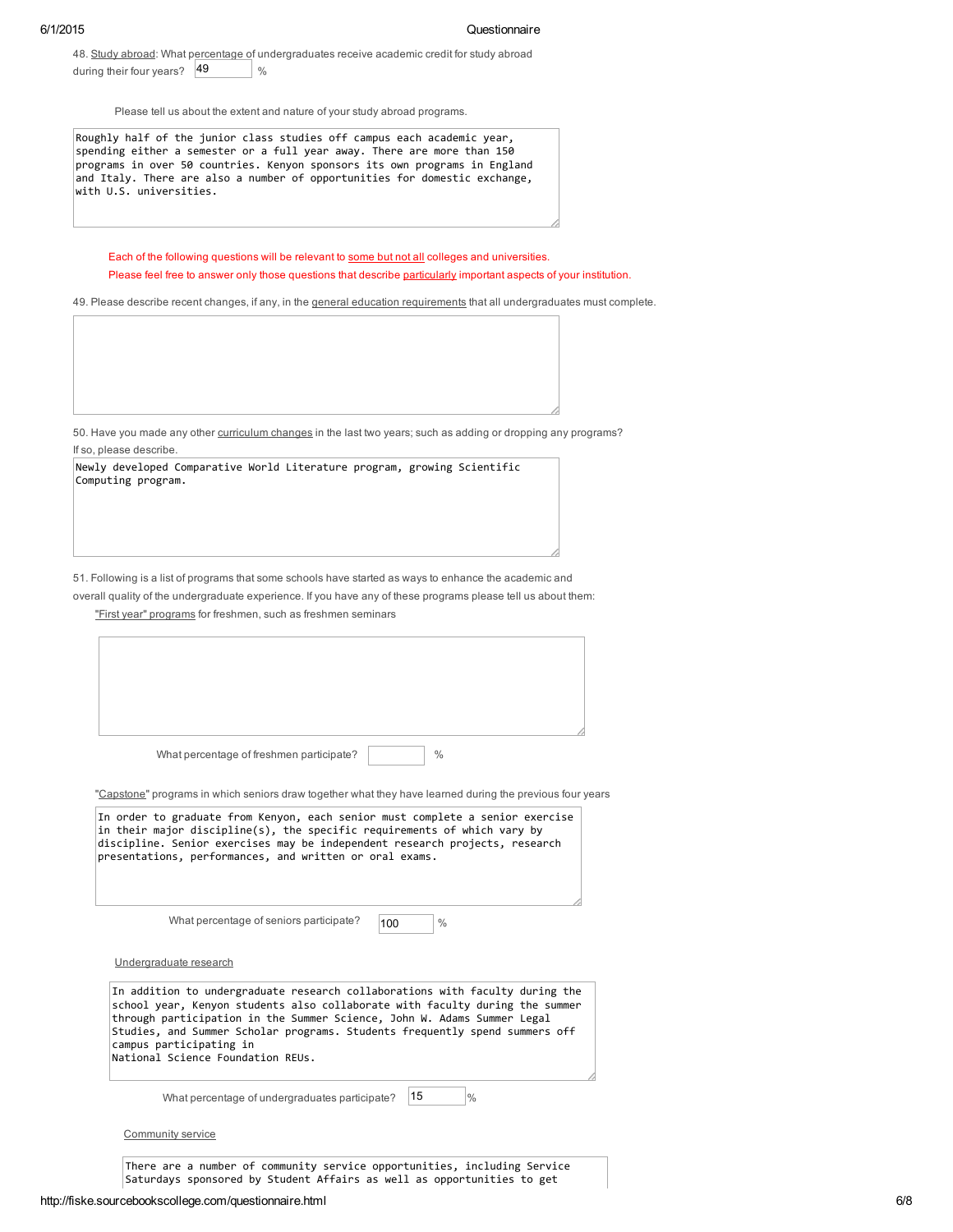|        | What percentage of undergraduates become involved<br>$\frac{0}{0}$<br>in community service during their four years?                                        |
|--------|------------------------------------------------------------------------------------------------------------------------------------------------------------|
|        | Living-learning communities?                                                                                                                               |
|        |                                                                                                                                                            |
|        |                                                                                                                                                            |
|        |                                                                                                                                                            |
|        | $\frac{0}{0}$<br>What percentage of undergraduates participate?                                                                                            |
|        | Honors Programs?                                                                                                                                           |
|        | Seniors with a GPA of 3.33 or above and meeting the GPA requirements within<br>their major (varies by each department) may choose to read for departmental |
|        | honors. This may involve a special examination or lengthy research project.                                                                                |
|        |                                                                                                                                                            |
|        | $\%$<br>What percentage of undergraduates participate?<br>15                                                                                               |
|        |                                                                                                                                                            |
|        | Writing across curriculum?                                                                                                                                 |
|        | Writing is a central theme across Kenyon's curriculum.                                                                                                     |
|        |                                                                                                                                                            |
|        |                                                                                                                                                            |
|        | $\%$<br>What percentage of undergraduates participate?<br>100                                                                                              |
| Other? |                                                                                                                                                            |
|        |                                                                                                                                                            |
|        |                                                                                                                                                            |
|        |                                                                                                                                                            |
|        |                                                                                                                                                            |
|        |                                                                                                                                                            |

53. Have you completed any new physical facilities within the past two years? If so, please describe.

Horvitz Studio Art Building, 20 new townhouse apartments for students, Health & Counseling Center, Hillel House.